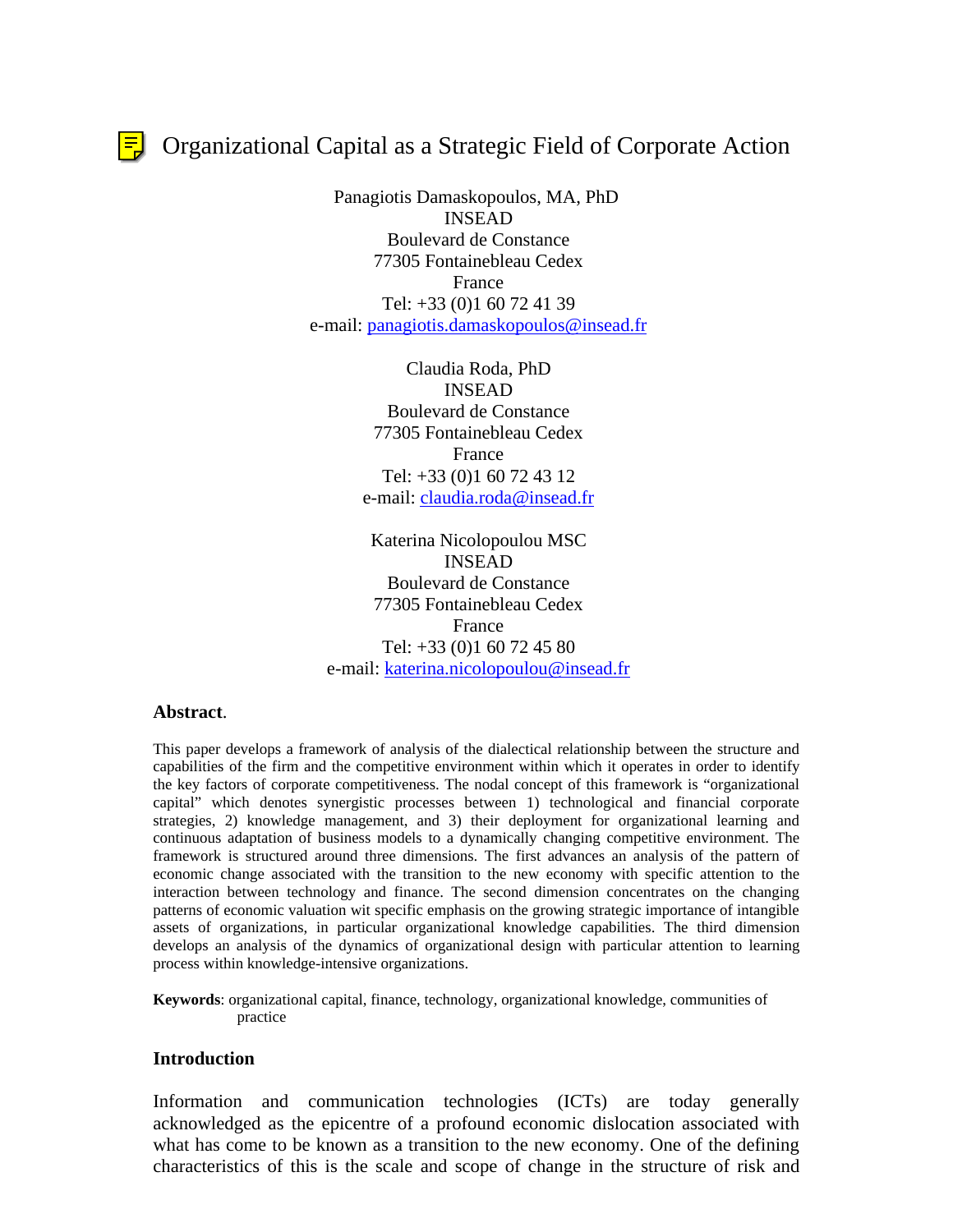opportunity within which companies operate. It is often asserted that change has become ubiquitous while at the same time its pace has considerably accelerated. While these are central features of the current economic environment one additional element that is often de-emphasized by much business and academic commentary on the new economy is that the pattern of change exhibits high degrees of discontinuity and hence unpredictability.

These qualities of change affect not only the internal organizational dynamics of corporations but also the dynamics of the economic ecosystem within which they operate. A crucial factor of competitive success, in this context, is organizational "reading" of the patterns of change and continuous adjustment to shifts in the structure of profitability. To put it differently, the pattern of change associated with the transition to the new economy has resulted in an alteration of the economic parameters of value creation. This involves a shift in the valorization process that prioritizes the value of the intangible assets of corporations. One such key asset is "organizational capital". Relatively under-explored but seemingly highly valued in global capital markets, "organizational capital" involves a process of knowledge management and knowledge creation and its deployment for organizational change and continuous adaptation to a dynamically changing and intensely competitive environment. The correlation between knowledge and change management is a function of the fact that in the new economy though investment in technology is important, it is business model innovation that is the key determinant of market capitalization (Brynjolfsson, E, Hitt, L, Yang, S., 2001). Realisation of this fact is largely what accounts for the drive toward innovation and the creation of organizational structures that would enable corporations to take advantage of the opportunities of the new economy.

## **At the Interface of Information Technology and Global Finance**

Much recent analysis of the new economy has tended to focus on the "dot.com" phenomenon and the unrealistic valuations of Internet-based firms. The implosion of high-tech stocks has divided academic and business opinion as to what extent the new economy was an ephemeral phase of the current world economic restructuring. After all, during the year that ended in March 2001 \$10 trillion was wiped off global share values – equivalent to the annual output of the US economy (*The Economist*, 2001). However, exclusive association of the new economy with the movement of the world stock markets is not only misleading but can also be risky for corporate performance. For it fails to take into account the fact that the new economy involves a passage to a set of structural conditions that are of fundamental importance in shaping the competitive environment within which companies operate. Beyond the "irrational exuberance" of stock markets the new economy involves the formation of an economic system that is *informational, global, and networked*. It is *informational* because the productivity and competitiveness of economic units depend upon their ability to generate, process and apply efficiently knowledge-based information. It is *global* because the core activities of production, consumption, and circulation are organized on a global scale through functional linkages among economic agents. It is *networked* because productivity is generated through and competition is organized through a global network of interaction between business networks (Castells, 2000, Vol. I).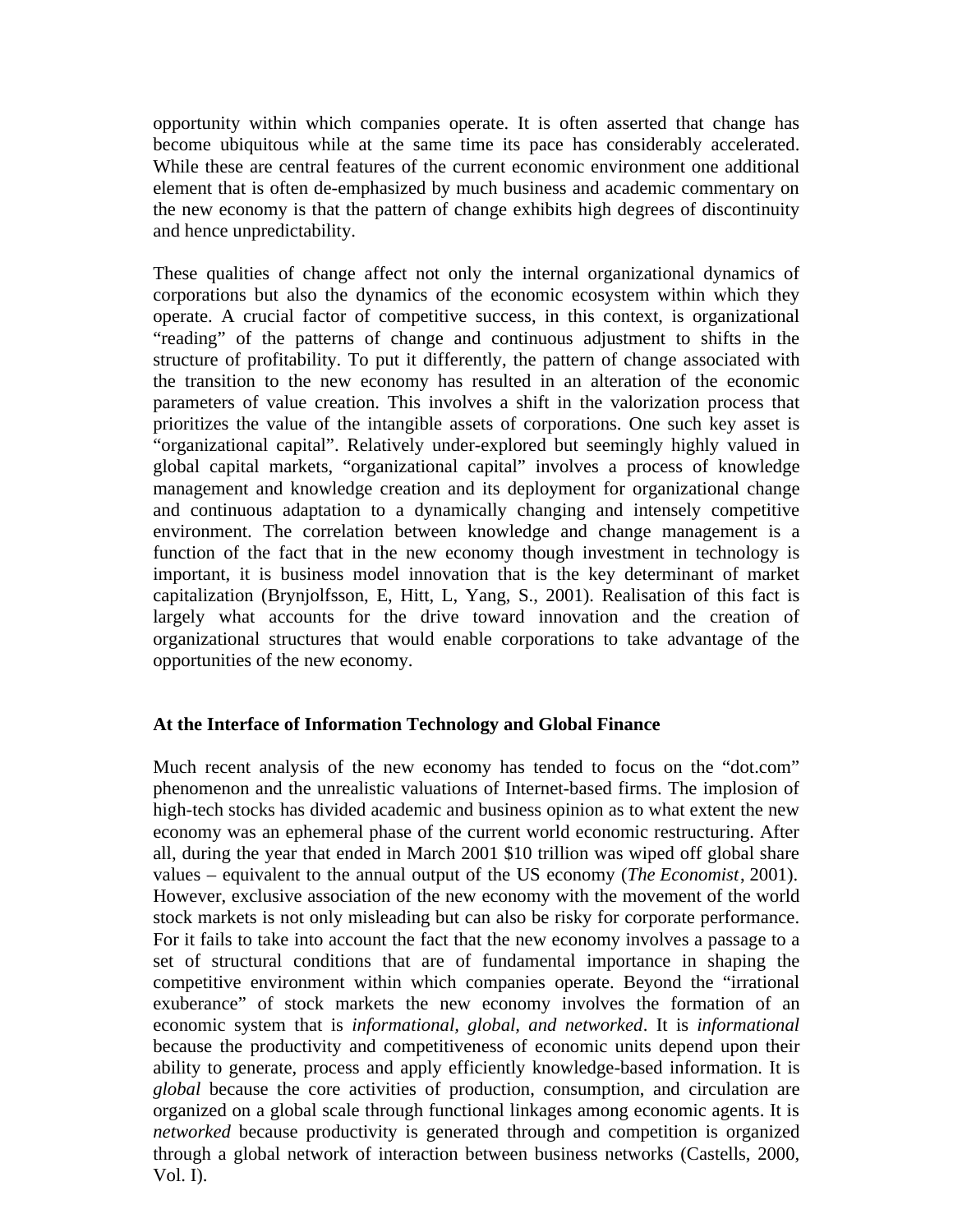The origins of the new economy lie in the last quarter of the twentieth century. More specifically, the new economy is closely linked to two key industries that not only introduced process and product/service innovations, but also applied such innovations to their own structures and processes, which resulted in higher growth and productivity, and through competition, to the diffusion of new business models throughout the economy. These industries are *information technology* and *finan*ce. At the core of the new ICT industries are the Internet-centered firms and Internet-related components of other types of organizations. The centrality of Internet-related economic activities is not related primarily to the until-recently exponential revenue growth and market capitalization value of Internet-related firms but with their potentially dramatic impact of Internet-related technologies on the way business, especially old economy business, is conducted (Castells, 2000). Financial dynamism, on the other hand, is the product of successive rounds of innovation that have resulted in a profound transformation of financial markets both organizationally and technologically. Financial markets are increasingly globalized while, at the same time, they are one of the leading domains of application of new information technologies (Canals, 1997, Soros, 1998, Orléan, 1999, Castells, 2000).

The dialectical interplay between technology and finance is in many ways the central axis, the flywheel, that accounts for the dynamism and innovation potential of the new economy. On the one hand, the technological infrastructure of financial markets allows for processes of financial innovation and the development of new financial products that create value out of trade in securities. On the other hand, ICT-enable financial innovation encompasses an increasingly larger sphere of social life where almost any potential source of value can be converted into a security and traded in financial markets through information technology-enabled transaction systems. Indeed, securitization is the driving force of the financial industry. Financial markets, in this respect, constitute the strategic network of the new economy. For it is there that value is assigned to economic activity as represented by its stocks, bonds, or any kind of security. The valuation of companies, and thus their capacity to attract capital, depends on the judgment of the financial market (Castells, 2000).

The question of how this judgment is formed is the subject of considerable debate, especially after the implosion of the high technology shares. Nevertheless, current research suggests that *expectations* about future growth projections of sectors of economic activity have become one of the central determinants of investment in the new economy. More specifically, in the new economy real-world economic calculations are made not on the basis of the actual profitability of corporations but in terms of expected growth of financial value. However, the creation of value is neither straightforward nor a quick-fix solution. Value creation involves management decisions that affect the strategic, financial and operational running of a company. Existing research indicates that there is no "right" way to value creation. The creation of value depends on the company, the industry, the country and the timing of decisions. Moreover, creating value is becoming an increasingly complex process for management of companies operating in a market marked by heightened competition and where innovation, especially technological innovation, is constantly changing the rules of the game (Dore, 1999).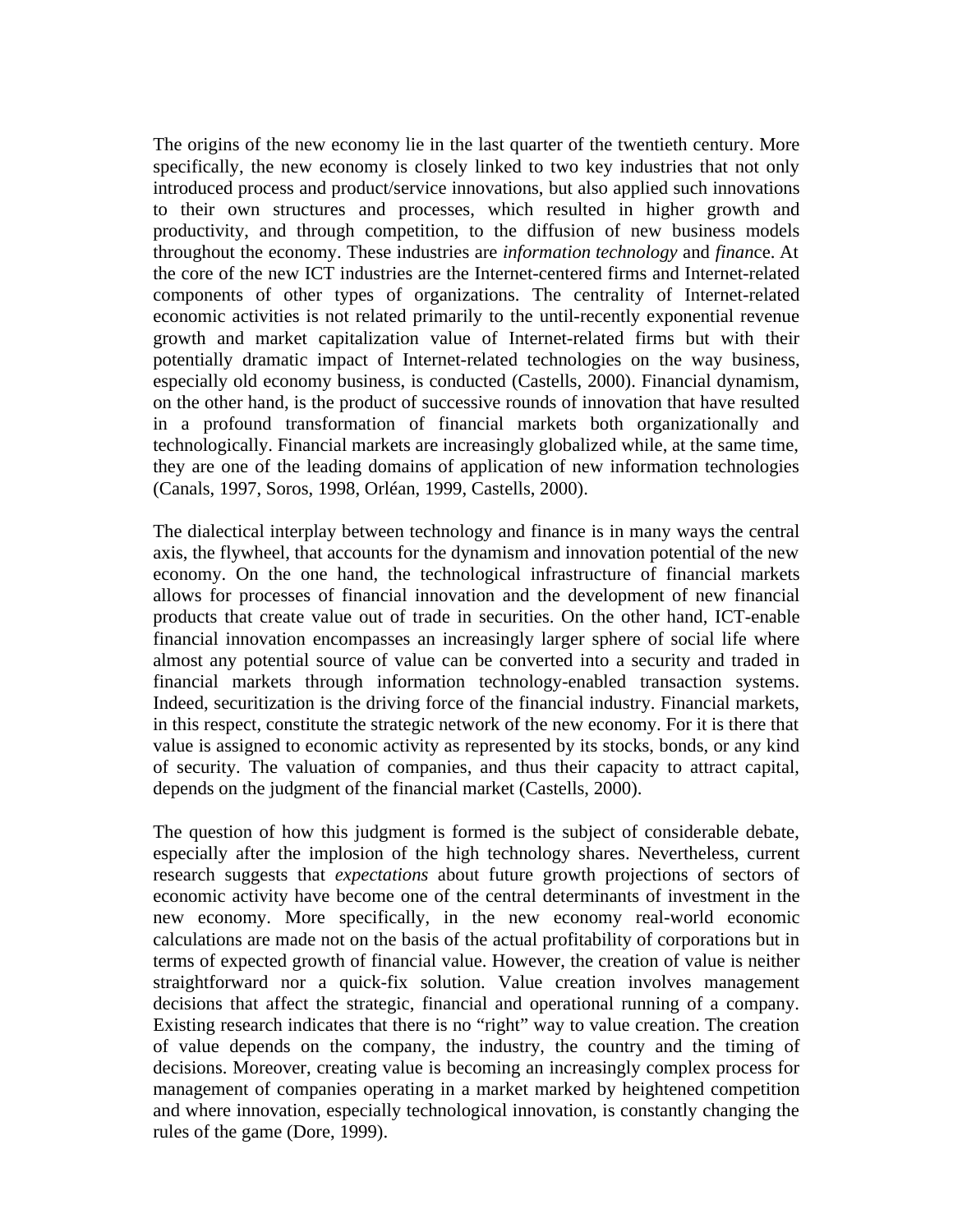But to reach the financial market, and to compete for higher value in it, firms have to go through processes of innovation in processes, product/services, management quality, and branding. Indeed, the ability to innovate in these domains becomes a key competitive weapon (Tuomi, 1994). But the key to innovation lies in creative thinking and the generation of value-creating opportunities. It is leveraging these opportunities that leads to improved shareholder value. Indeed, today the connection between knowledge management and innovation has become so critical that many companies consider knowledge management – combined with continuously improving information and communication channels – as risk management. The reason is that sharing and transferring knowledge enables companies to create transparency, which in turn helps to reduce risk. In other words, knowledge management is about access to information, open channels of communication and attitude, which combine to provide good judgment on the performance of a firm (Dore 2001).  $<sup>1</sup>$ </sup>

However, paths toward innovation are conditioned by three structural transformations associated with the new economy that have significant implications for the organizational structure of corporations operating in it. First, ICTs centered around the Internet, in combination with globally integrated financial markets, tend to overcome one of the historic impediments to market transparency: geographical distance (Harvey, 1990). Transparency is a highly transformative reality that acts on two dimensions of the business process. Information technologies increase transparency in the operation of financial markets. Openness of corporations to financial markets is a function of the financial disclosure regulations that govern public trading, i.e., access to capital markets. Information technologies increase transparency in that they enhance the ability of shareholders to track more intensely the performance of managers and align it more closely toward maximising "shareholder value". Within corporations this is reflected in a shift in the structure of accountability that is particularly visible in the development of e-business strategies. Historically, decision-making regarding technology has been the domain of chief information officers (CIOs) and operation managers. Recent research suggests that, by contrast, it is chief financial officers (CFOs) and controllers of corporations that are increasingly driving key Internet-related decisions such as the development of ebusiness strategies. The reason for this has to do with "value at risk" analysis that stresses that e-business is a critical component of competitiveness. Since the fiduciary obligation to enhance value lies with CFOs it is they that have are driving key Internet-related decisions (Goldman Sachs, 1999).

On the other hand, information technologies, and more specifically the Internet, increases price and process transparency. Pricing becomes more transparent as more transactions can be put to the test of auction. Customers can track the progress of their orders while suppliers can get information electronically out of their customers' databases. This kind of transparency affects every aspect of business. Small changes in things such as price, product quality, service, responsiveness, and even partnerships could, in theory, be rapidly registered in market share shifts. Putting a business process online has effects throughout a company, since it introduces more information and volatility into strategy. As a result, partnerships and customer relations that underpin existing business models are being reconfigured. In reality, excepting financial markets where they are negligible, switching costs for most industries still represent a significant element of friction. Nonetheless, the Internet contains the potential to move most industries closer to textbook transparency. As a recent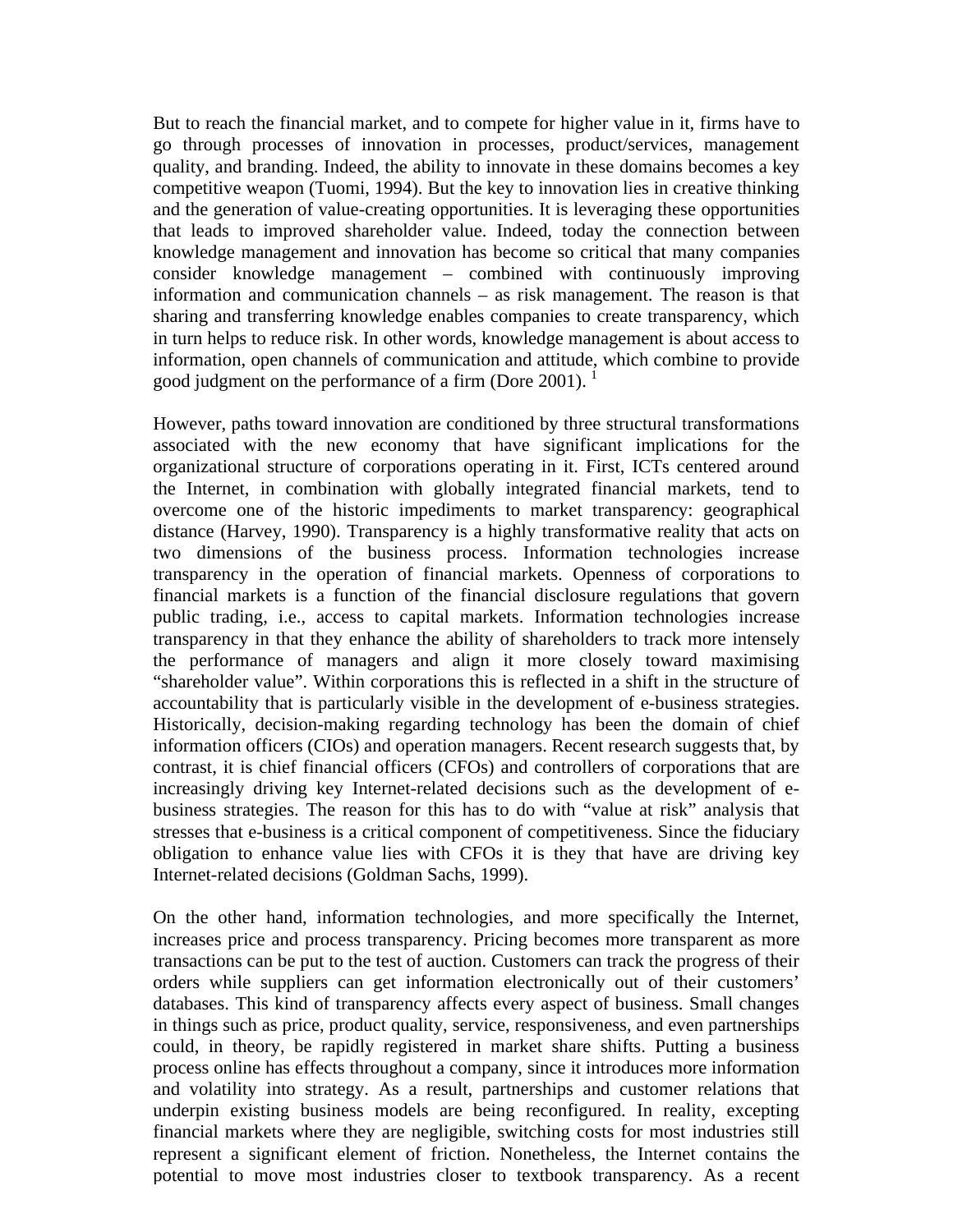authoritative report notes, "the Internet is the mother of all looking glasses" (Morgan Stanley Dean Witter, 2000).

The second implication of the new economy acts on the level of the spatial organisation of firms. As information technology and the Internet become entrenched into corporate life, the economic foundation of the company changes. Business theory on the spatial configuration of the firm has argued that the boundaries of firms are determined by the cost of transactions (Coase, 1937). The impact of the Internet is to reduce this cost and thus unleash a process of reconfiguration of the internal and external boundaries of firms. The reduction of information costs attached to transactions enhances the capacity to link different operations within and between firms and outsource critical business process components. An important implication of this is the acceleration of the cycle from conception to rollout. At the same time, new ideas and competition can spring up anywhere on the Internet which reinforces the need for companies to develop mechanisms for "reading" and adjusting to the shifting conditions of competition. Within companies, the implication is a greater need for collaboration in order to maximize synergies and increase efficiencies across all lines of the business process.

The third implication of the new economy is that it introduces a dialectic of centralisation/decentralisation in companies. This is largely a function of software standards required in order to enable the transfer of information within and between companies with different software systems, naming conventions, procedural methodologies etc. At the same time, standardisation increases the capacity of all parties involved (management, employees, external partners) to "see through" the entire process. Transparency, in other words, though it significantly enhances the influence of shareholders it also increases the potential of other corporate stakeholders or partners to "see through" a company's activities. More specifically, it enables management to contribute to the activities at the frontlines of the company's operations. On the other hand, in the context of the pattern of economic change and heightened competition companies need information at the frontlines of their operations. The implication is the growing importance of decentralized organizational forms that allow employees operating at the frontlines (i.e. it market touch-points with capital markets, customers, suppliers etc.) not only to detect changes that might affect corporate performance and profitability but also to respond rapidly to them. Hence the need for decentralised organizational forms that enhance the autonomy of employees not only in the generation of knowledge but also in terms of decision-making and action, in order to acquire knowledge of developments at the frontlines of their operations and to constantly adjust to shifts in the competitive environment within which a company operates.

## **The Strategic Significance of Intangible Assets**

It is this set of structural conditions that largely accounts for the ascending importance of intangible corporate assets in the process of value creation. This can be understood as a shift that places increasingly higher value to the information assets, or more correctly, knowledge assets of corporations. The differentiation of *information* from *knowledge*, in this context, acquires strategic significance. The value of information generated by computer systems depends on human interpretation. Knowledge, by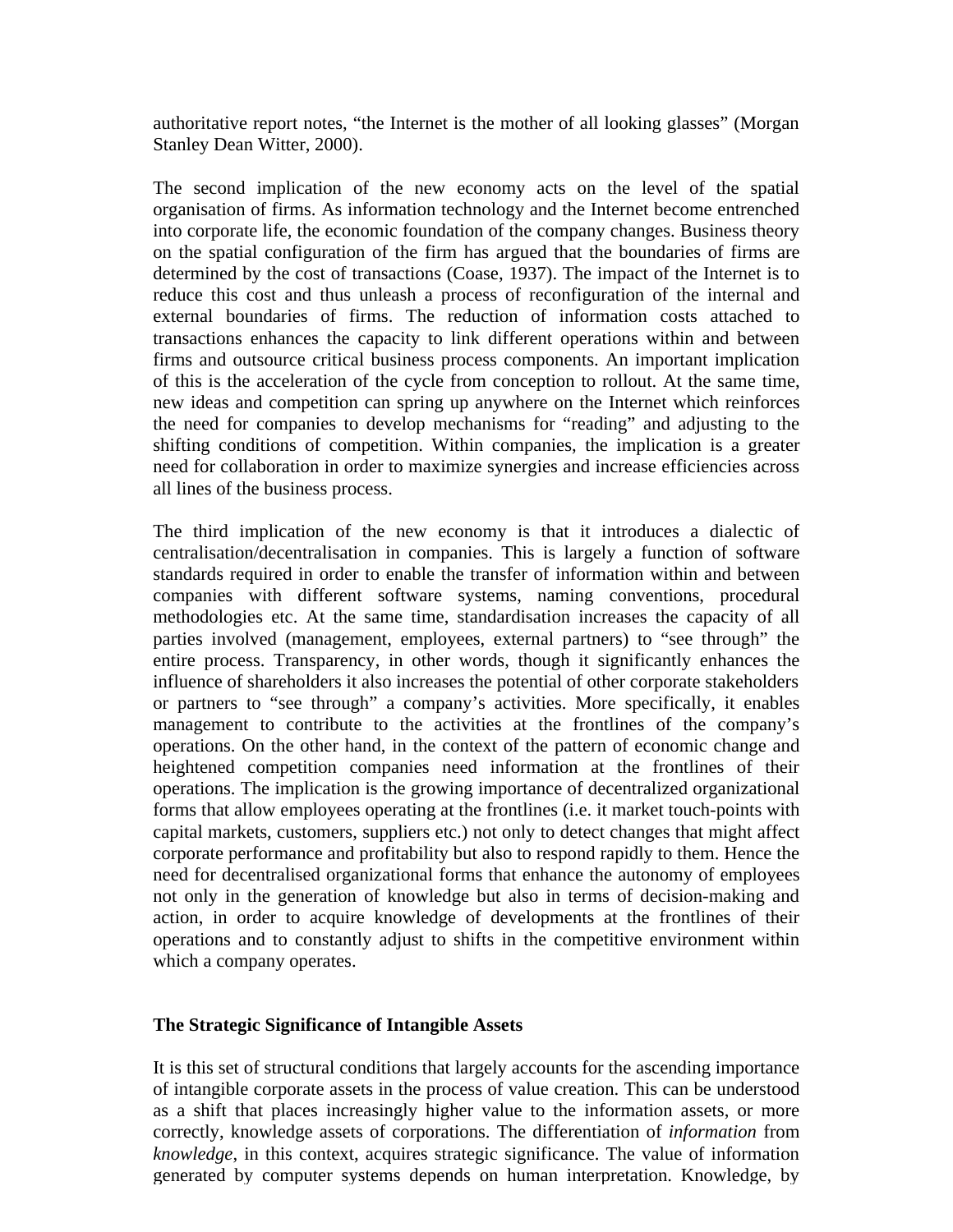contrast, resides in a social inter-subjective context and the human capacity for action based on that information. Thus, knowledge in a corporate organizational context can be distinguished from information since it is more directly linked to action and organizational performance. Organizations, of course, cannot manage knowledge *per se*. They can, however, create an environment that fosters the continuity, creation, collection, and sustained use and of knowledge and its application within the organization. In a nutshell, successful knowledge management must start with people, address their work and culture and use technology to enhance collaboration (Nonaka and Takeuichi, 1994, Malhotra 2000, Dore 2001).

In light of the strategic significance of the distinction between information and knowledge one of the most pressing requirements placed upon information systems is the association of meta-level context information with classical information sources. Context information, in other words, must support human interpretation and knowledge generation by enabling multiple viewpoints, varied evaluation criteria, and possible applications. Support of human interpretation of information and action is what is driving the increasing integration of services offered by Information and Communication Technology (ICT) companies. This drive partly explains the success of software such as the Microsoft Office suite: users need to be able to interpret the information found into a spreadsheet and directly use it to create a presentation. It also underlies the horizontal integration of technology services that has motivated some of the merges and take-overs between ISPs, content providers, and telecommunication companies (Francalacci, Willcocks, and Kern 2001).

The strategic importance of the distinction between information and knowledge can be appreciated in the context of the differences of patterns of change in the old and the new economies. The old-economy business environment was marked by a relatively slow and predictable pattern of change that could be anticipated and managed through formal information systems. Information systems based on programmed guidelines of past corporate performance were able to deliver efficiencies based on optimization for given business contexts. The new economy, by contrast, is marked not only by an accelerated pattern of change but also by one that is discontinuous and hence unpredictable. In this environment, competitive success depends not on reliance on received principles that have contributed to success hitherto, but on understanding and adaptability to the constantly shifting rules that define competitive success. At premium is the ability of corporations to constantly interrogate their business models and adjust to increasingly discontinuous environmental change (Arthur, 1994).

Previous information systems integrated business models that were seldom modified and they were used to deliver performance on the basis of a set of well-defined variables. Systems required for competitive success in the new economy, instead, must enable frequent modification of business models, and more importantly, must be capable of integrating frequently changing variables often unknown at the time of the creation of the system. These requirements often clash with classic system-design methodologies where requirements analysis takes place at the beginning of the software life-cycle and is considered as finished, at the latest, after the first prototyping phase. New IT systems should not only be open, adaptive and adaptable but they should also be seen, from both the commissioners and the developers as continuously evolving systems working in a continuously changing environment. Adaptiveness, flexibility and adaptability should not only apply to the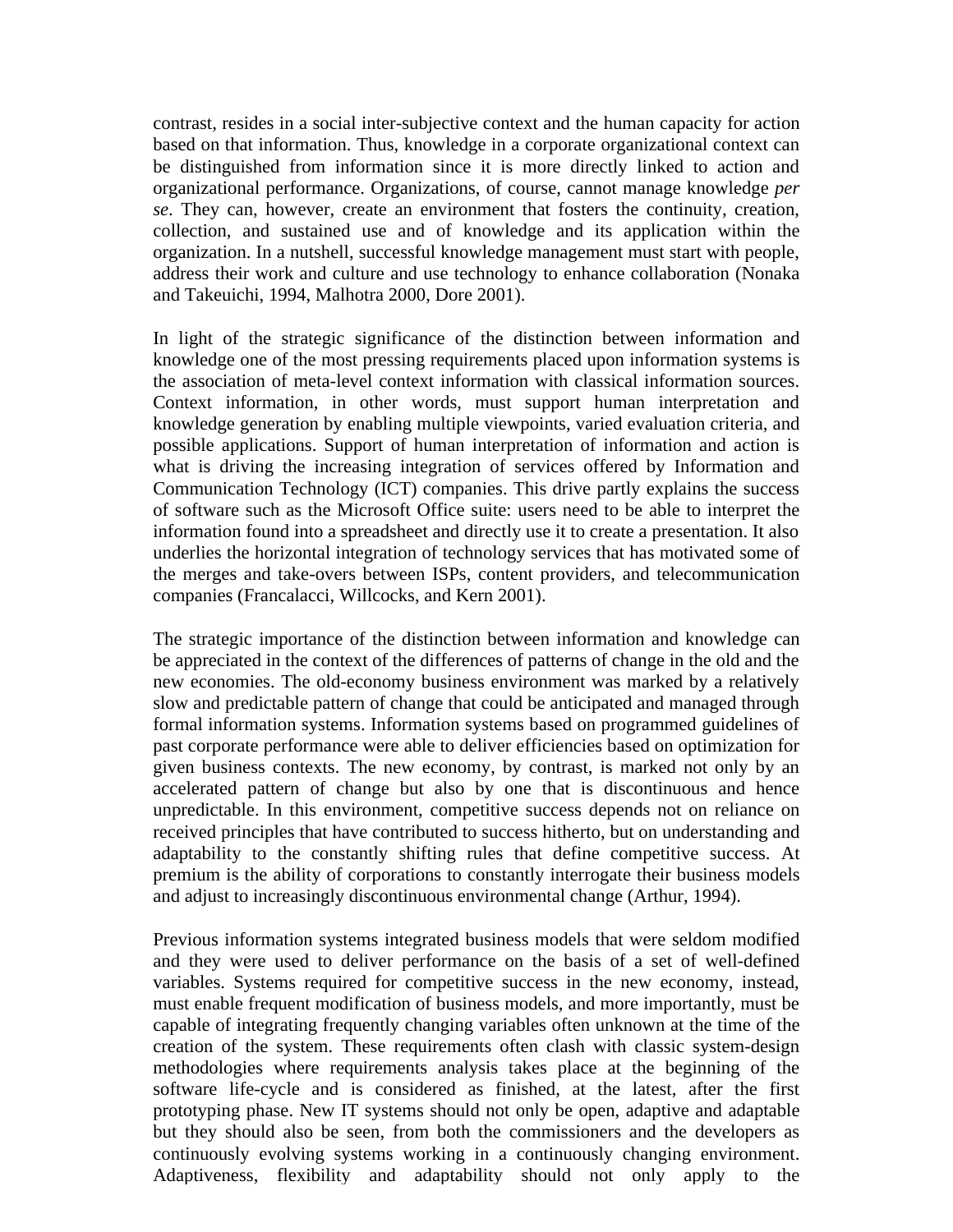business/financial/organizational requirements but also to the users. This is to say that systems should be flexible enough to respond to the needs of new, unforeseen users, as well as to the changing needs of long-term users.

Flexibility on the side of IT system design is a necessary but not sufficient condition for knowledge management. Information technology solutions must be integrated into organizational mechanisms that foster employee participation in the interpretation of information and the capacity to act upon it. One approach to knowledge management has proposed a model of "the knowledge-creating company" which is based on the organizational interaction between "explicit knowledge" and "tacit knowledge" at the source of innovation. This perspective argues that much of corporate knowledge is tacit and cannot be communicated under formalised management procedures. Yet a corporation's potential for innovation is significantly enhanced when it is able to build bridges that allow the conversion of tacit into explicit knowledge, explicit into tacit knowledge, tacit into tacit, and explicit into explicit (Nonaka and Takeuchi, 1994, Nonaka and Nishiguchi 2001). This conversion can be facilitated through the use of information technology tools that may help capture non-formalized knowledge. These may include tools capable of formalizing, managing and transferring information expressed in natural language, through gaze and facial expression, body movement etc. Although these tools would provide further support to knowledge management, they do not currently constitute a complete information technology support to the management of tacit knowledge.

The implication is that there are major limitations in addressing knowledge management through the optic of information management in the new economy. With increasing computerization, organisational routines and standard operating procedures become embedded in the firm's dominant logic, programs and databases in the form of "best practices". Such formalized information systems tend to be inflexible and are often based upon the designers' assumption that they have already identified the organizational and environmental elements that need to be addressed. Such assumptions were valid during an earlier era when change was linear and predictable. However, the accelerated and discontinuous pattern of change in the new economy renders such assumptions vulnerable (Malhotra, 2000, Castells, 2000).

There are mainly three reasons for this. First, information systems developed in the context of the old economy have been designed on the assumption that business processes change incrementally in a relatively stable market structure, and executives can anticipate change by examining past experience. The economic environment of the new economy, however, is marked by not by incremental but rather fundamental and discontinuous change. This environment prioritizes not long-term planning but rather flexible "anticipation-of-surprise" types of adaptive processes. These types of processes need to be addressed by future technologies that could be based, for instance, on system learning, emergent behaviors, uncertainty management, etc.

Second, the pattern of dynamic discontinuity of change associated with the new economy makes it problematic to confound the storage of information with knowledge management. The reason is that the interpretation of information is spatially and temporally contingent. The same compilations of data can evoke a variety of responses from different people in different contexts across space and time. Hence, storing static representations of a person's knowledge is not the same thing as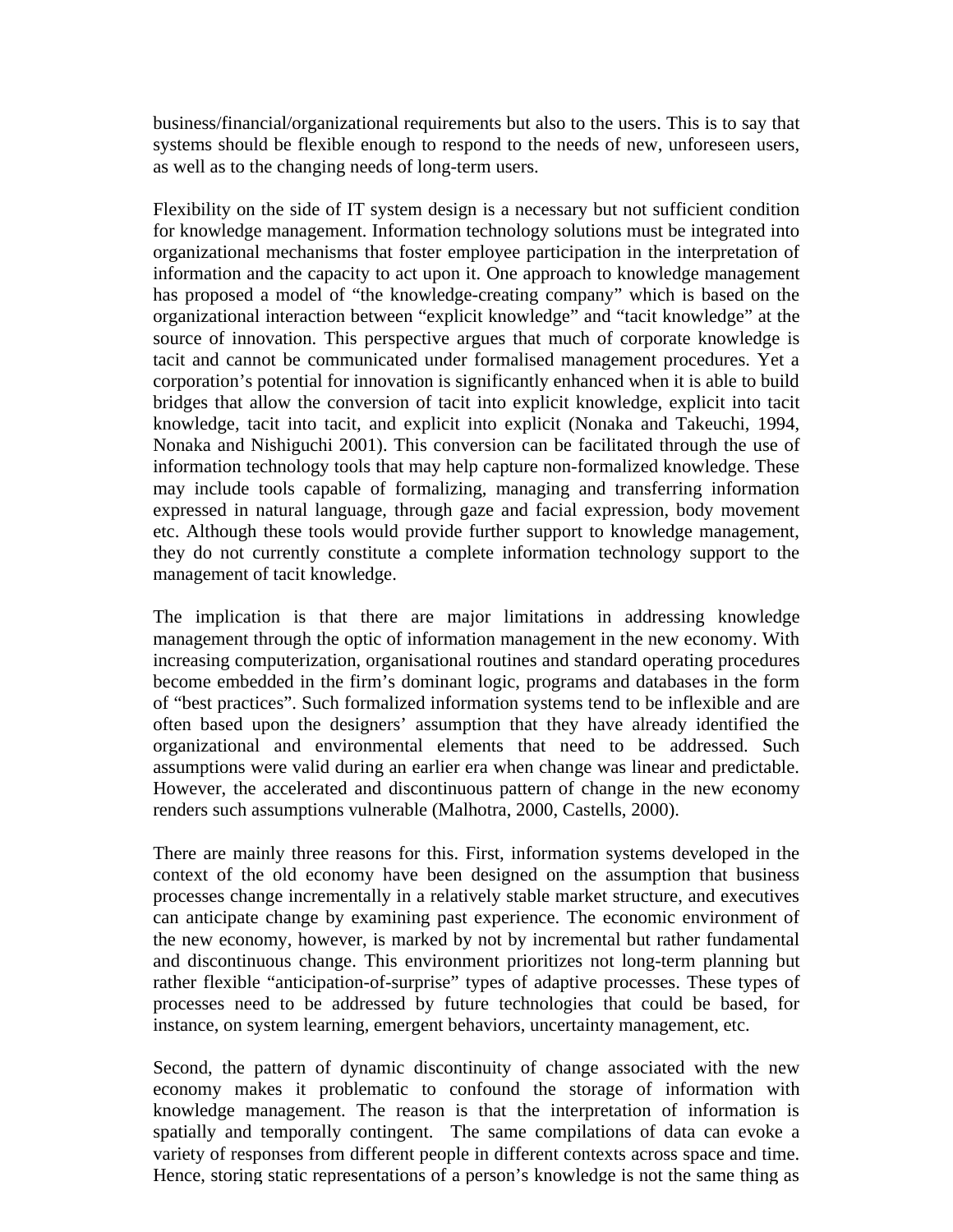storing human intelligence and experience. The implication of this is that the main issues in knowledge management in the new economy have to do with the creation of organizational environments that encourage participation in the interpretation of information along with the representation of meta-level information in information technology systems as described above.

Third, the fact that information is archived in a database does not ensure that people will necessarily see or use it. Most of information management technology concentrates on efficiency and creating a consensus-oriented view. The data archived in technological knowledge "repositories" is rational, static and largely context-free. Thus, though such systems might be efficient in terms of information accumulation they do not amount to systems facilitating the renewal of existing knowledge and creation of new knowledge. In order to support such renewal and creation of knowledge, designers and commissioners of future IT systems should explicitly recognize that new technologies can be successfully integrated in an existing environment only if they are adopted by their users. Adoption must be pursued at two levels. First both parties must carefully study the foreseen changes in the organization due to the introduction of the new technologies (a simple example being that if an email system for customer to order goods is put into place then somebody must be in charge with the management of such emails, the time to allocate to the process must be estimated as well as the impact on production). Second, users must be guided through the adoption process by carefully managing the change from their previous work habits to the new ones. This process involves informing the user about the system and its consequences, and demonstrating its effectiveness by enabling users to contribute to its design or evolution. Current trends in system design, such as design for usability and participatory design address exactly the problem of adoption and they should be encouraged and supported (Malhotra, 2000).

# **Organizational Design Implications: Sustaining Learning Communities in Knowledge-Intensive Organizations**

Building a knowledge-intensive organization is not simply a matter of digitizing existing business processes. It is a question of organizational culture and how communities within organizations collaborate and learn. In the competitive environment of the new economy each individual member of an organization carries valuable information that can be turned into economic value through the creation of an organizational environment that allows that information to be brought into synergistic relations with other the experience of other members within the organization. For this reason it is important that organizations place greater emphasis on building "communities of practice", both within and between organizations. It is often when people have the opportunity to "think beyond the box" that some real breakthroughs in corporate performance occur.

Effectively designing knowledge-intensive organizations in the  $21<sup>st</sup>$  century is all about managing the ways in which people learn and create knowledge. Transferring this knowledge and leveraging it accordingly through the use of new ICT environments holds great promise for organizations in the new economy. Individual employees are often seen as one of the main organizational assets; for this reason, a number of company training and development programs have been geared towards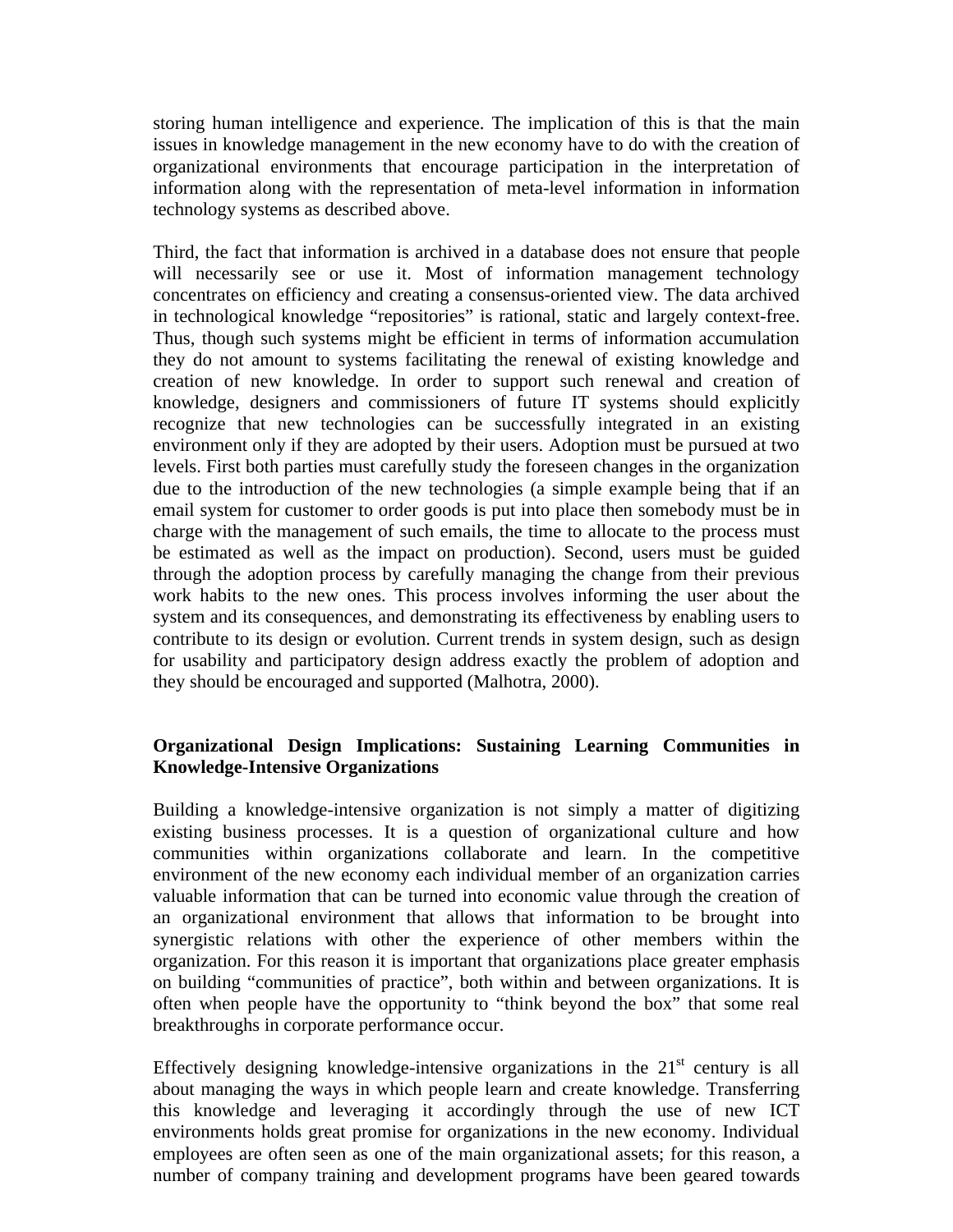enhancing the skills of participating employees. Learning for individuals involves the acquisition of new knowledge that will consequently lead to new actions and behavior. Organizational learning, however, being a systemic phenomenon, is "larger than the sum of its parts" as it transcends the individuals who originally acquire the insights and skills and later becomes embedded in organizational routines. One of the main organizational concerns in terms of organizational learning practices and design is to develop an organizational cognitive system or memory which preserves knowledge, behaviors, norms and values once the individuals leave (Pettigrew and Whipp, 1991; Jones and Hendry, 1994; Pedlar, Burgyone, Boydell, 1988; MacDonald, 1995; Levitt and March, 1988). On the other hand, sharing knowledge would involve processes of collection, organization, dissemination, accessing and utilization of this knowledge (Skyrme, 1999). Therefore, it would become imperative for organizations to find ways in which to best implement and manage these processes. Managers could look into the priorities of the "learning organization" as they have been defined by Pedlar, Burgoyne and Boydell (1988): a focus on change, worker participation and development, adaptation, management systems and structures as well as processes of delegation, power and control.

More specifically, communities existing in organizations, such as communities of practice, have a greater capacity to share not only explicit, but also tacit knowledge. Communities of practice are formed by people coming together by shared experience and a passion for shared enterprise (Wenger, 2000; Lave and Wenger, 1991). These communities are usually not "managed" in the traditional sense, but can and indeed should be sustained infrastructurally by management in organizations; they share their knowledge and experience in free-flowing, creative ways that foster new approaches to problems and can drive strategy, generate new lines of business, solve problems and promote the spread of best practices effectively (Wenger, 2000). Stacey (1996) argues that such emergent formations could best be sustained by organizations fostering a creative 'edge of chaos' where organizational members are free to engage in inquiry and learning, even without necessarily working from within a predetermined plan or strategy.

Participation is a central process for knowledge creation in such communities, whereby knowledge creation itself basically becomes a social process. In the original theory of learning communities (Lave and Wenger, 1991), this is achieved through peripheral participation: newcomers interact with old timers in organizations in such a way that gradually a shared identity is created. Opening up virtual spaces for organizational communities could, for example, make for more effective spaces for learning. Research has shown that more interactions take place in virtual rather than physical communities of practice, as people do not have to necessarily wait to be hierarchically legitimized in the community (Olson, 1999). Therefore, managing the relationships developed becomes important and building and sustaining trust in the operations of virtual learning communities can be seen as one of their most important success factors.

Organizations should be aware of the fact that social capital supports the main processes of knowledge management. According to a Gartner report (Harris and De Azevedo, 2001), organizational communities are characterized as groups of people with similar interests gathering around in a determined place (physical or virtual) to share knowledge, in the context of social or business interactions. Such communities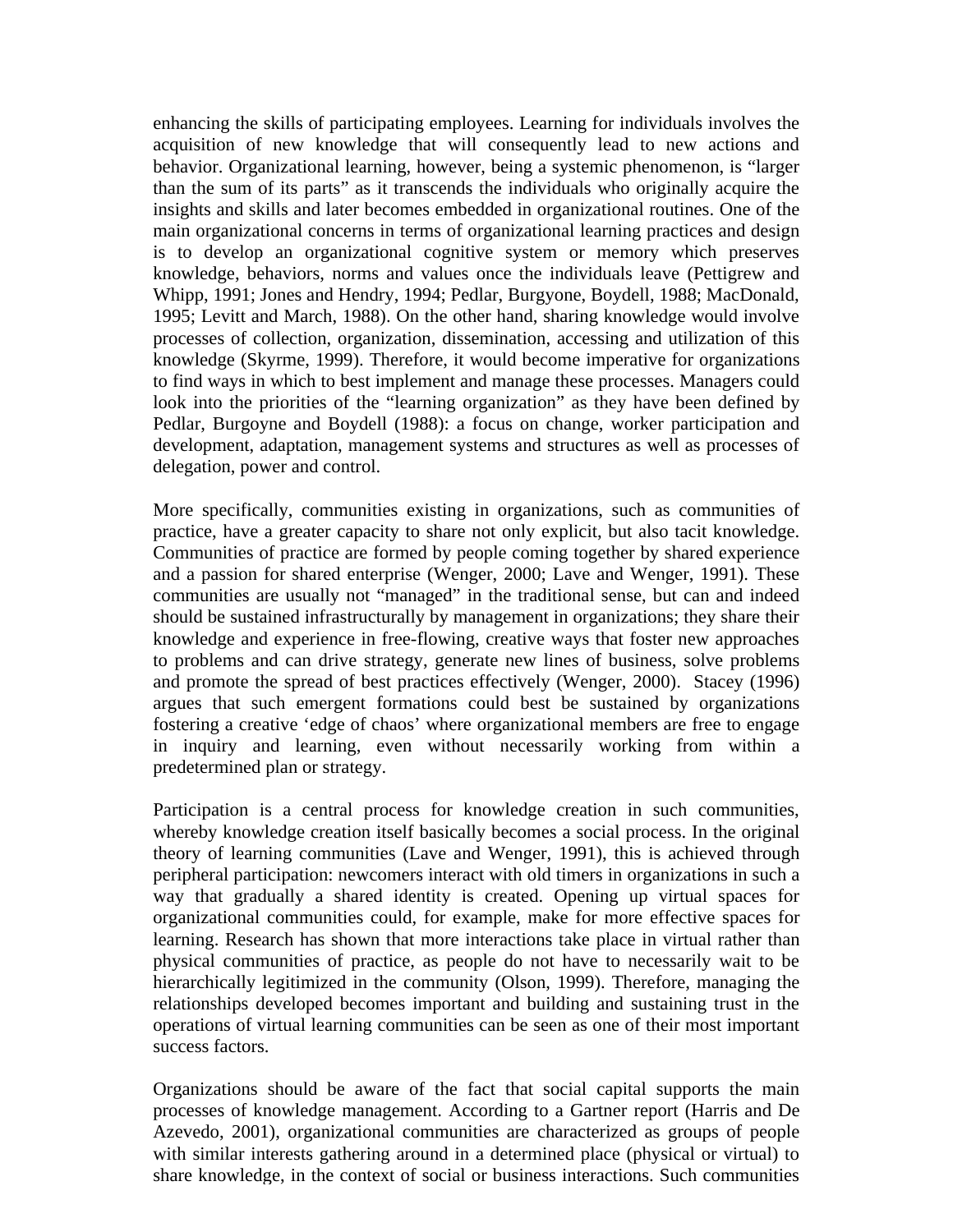produce value-creating entities (knowledge assets) such as for example reports or tools. In fact, they can contribute to innovation processes by making incremental improvements, rather than achieving radical innovation (Lesser et al, 2000); therefore, management should be making provisions for sustaining these incremental interactions. Moreover, this innovation would lie also across the boundaries of the organization, in the channels of an organization's customers and suppliers. In terms of innovation creation, therefore, it could become a managerial priority that organizational boundaries could be opened to include participants from outside (Duffy, 1999; Cothrel and Williams, 2000; Cothrel, 2001).

However, putting into place such organizational features presents significant challenges. Most knowledge managers consider knowledge sharing as a quasiautonomous process that takes place more or less automatically once technological systems are in place. However, a body of accumulating evidence suggests that knowledge management, especially the transfer of tacit to explicit knowledge and its translation into value, becomes possible only through the development of credible "incentive systems" that sustain and enhance "communities of practice". Implementing a knowledge management and organizational redesign strategy in a transparent competitive environment of considerable pressure for short-term financial performance is fraught with difficulties. These are located on several levels. The first concerns *the relationship of individual employees to the organization*. In a context of continuous organizational restructuring, the relationship between individuals and organizations is increasingly less based on trust and confidence. Organizations, as a result, need to develop environments which lead to a strong and convincing "equity feeling" among their employees. This is a fundamental requirement because it is the foundation of employee commitment that is necessary for the formation of sustainable "communities of practice". For a sense of equity and commitment to organizational objectives is a prerequisite to building the bridges that allow the transfer of tacit to explicit knowledge. The development of such a feeling requires recognition of individual effort over a long-term period. Second, building organizational capital necessitates *the creation of strong intra-organizational relationships*, which also take time to build. The current process of restructuring that affects most corporations undermines established ties, without necessarily encouraging the development of new ones. Third, if transparency in corporate performance is a major constraint, then *an overemphasis on it might lead to perverse impacts*. One of the most important of these concerns a possible reduction in risk-taking and innovation, i.e., the corporate qualities of fundamental importance for competitive success in the new economy.

### **Conclusion and Future Research Directions**

The economic dislocation associated with the transition to the new economy brings in its path a set of transformations that amount to a shift in the parameters of the process of value creation. This involves a shift that prioritizes the intangible assets of corporations and specifically their "organizational capital". Managing "organizational capital" involves learning, that is the generation of knowledge and the combination of an ability to manage knowledge and change continuously In other words, managing "organizational capital" involves more than knowledge. It involves the capacity to translate knowledge into new ways of doing business – a process of business model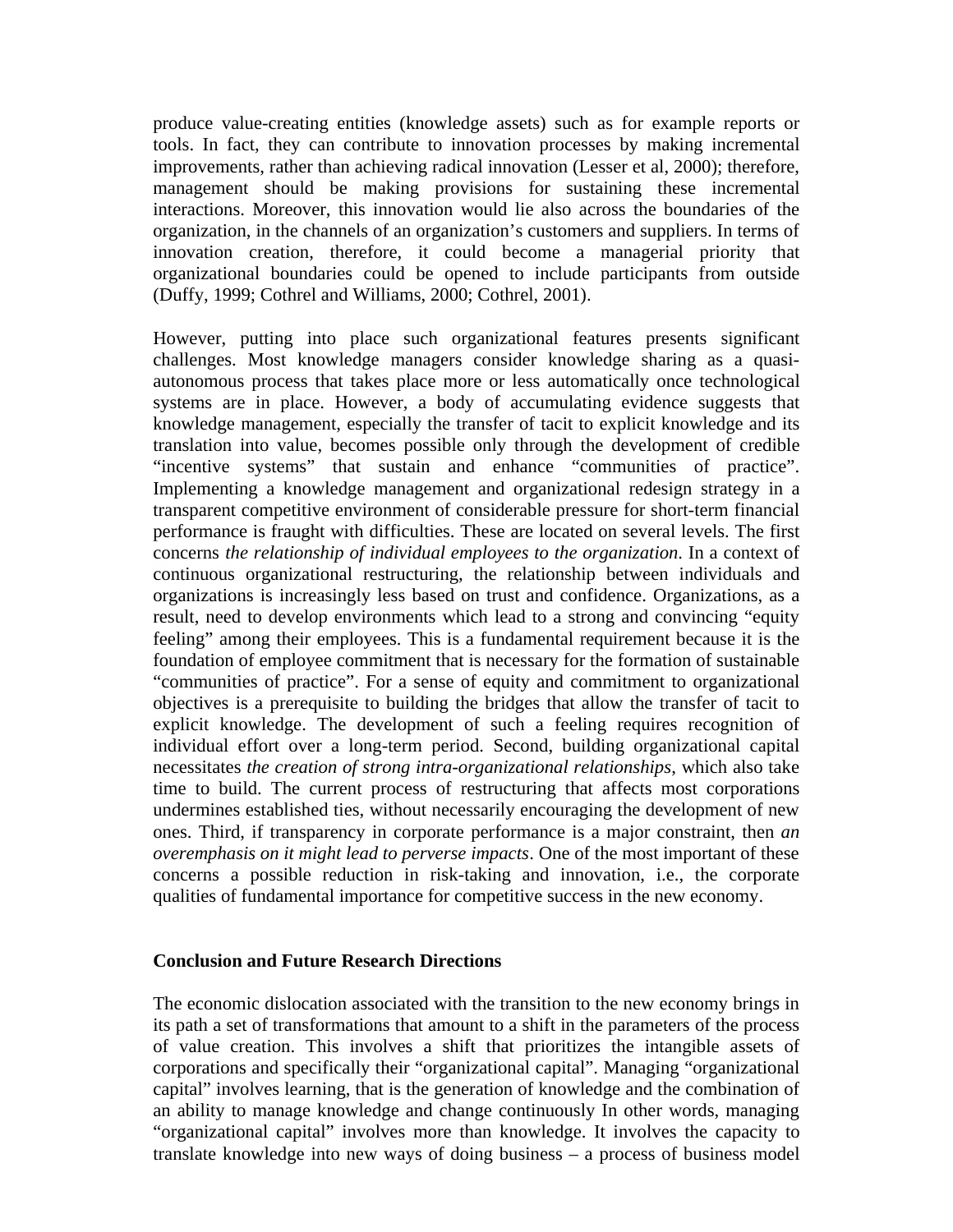innovation. It also involves change in management philosophies, organizational structures and culture.

Information technology in this context has become a central strategic component of competitive success. Yet, the successful implementation of systems geared to the efficient management of the intangible assets of corporations, above all organizational knowledge, depends on effective and sustained communication between information technology systems designers and business people concerned with the implementation of business strategy. Such communication is critical to the development of synergies between technological systems and business objectives. Information systems developed in the old economy integrated business models that were seldom modified and they were used to deliver performance on the basis of a set of well-defined variables. Systems required in the new economy must enable frequent modification of business models, and more importantly, must be capable of integrating frequently changing variables often unknown at the time of the creation of the system. New information technology systems should not only be open, adaptive and adaptable but they should also be seen, from both the commissioners and the developers as continuously evolving systems working in a continuously changing environment. The flexibility and adaptability of business models required by the discontinuous and unpredictable pattern of change that drives business model innovation, in other words, must increasingly be reflected in the development of technological system design in ways that contrite to the competitive performance of organizations.

### **References**

 $\overline{a}$ 

- Alavi M. Leidner D., 1999, Knowledge Management Systems: Emerging Views and Practices from the Field, Proceedings of the 32nd Hawaii International Conference on System Sciences – 1999
- Arthur, Brian (1994), *Increasing Returns and Path Dependence in the Economy*. Ann Arbor.
- Brown, J.S. and Duguid, P. 'Organisational learning and communities of practice: towards a unified view of working, learning and organisation', *Organisational Science*, 2, 1, pp 40-57, 1991.
- Brynjolfsson, Erik, Loin M. Hitt and Shinkyu Yang, (2000), "Intangib;e Assets: How the Interaction of Companies and Organizational Structure affects Stock Market Valuations", MIT Working Paper, July at http://ebusiness.mitedu/erik/
- Canals, Jordi (1997), *Universal Banking: International Comparisons and Theoretical Perspectives*. Oxford.
- Castells, Manuel (2000), *The Information Age: Economy, society and Culture*. Volume I: *The Rise of the Network Society*, Volume II: *The Power of Identity*, Volume III: *End of Millennium*, Oxford.
- Coase, H. Ronald, "The nature of the firm", *Economica*, 1937.

<sup>[&</sup>lt;sup>1</sup>] The connection between knowledge management and value creation and the correlation of knowledge management to risk management are borne out in recent research in the financial services sector conducted by the Institute of Financial Services. See Dore, 2001.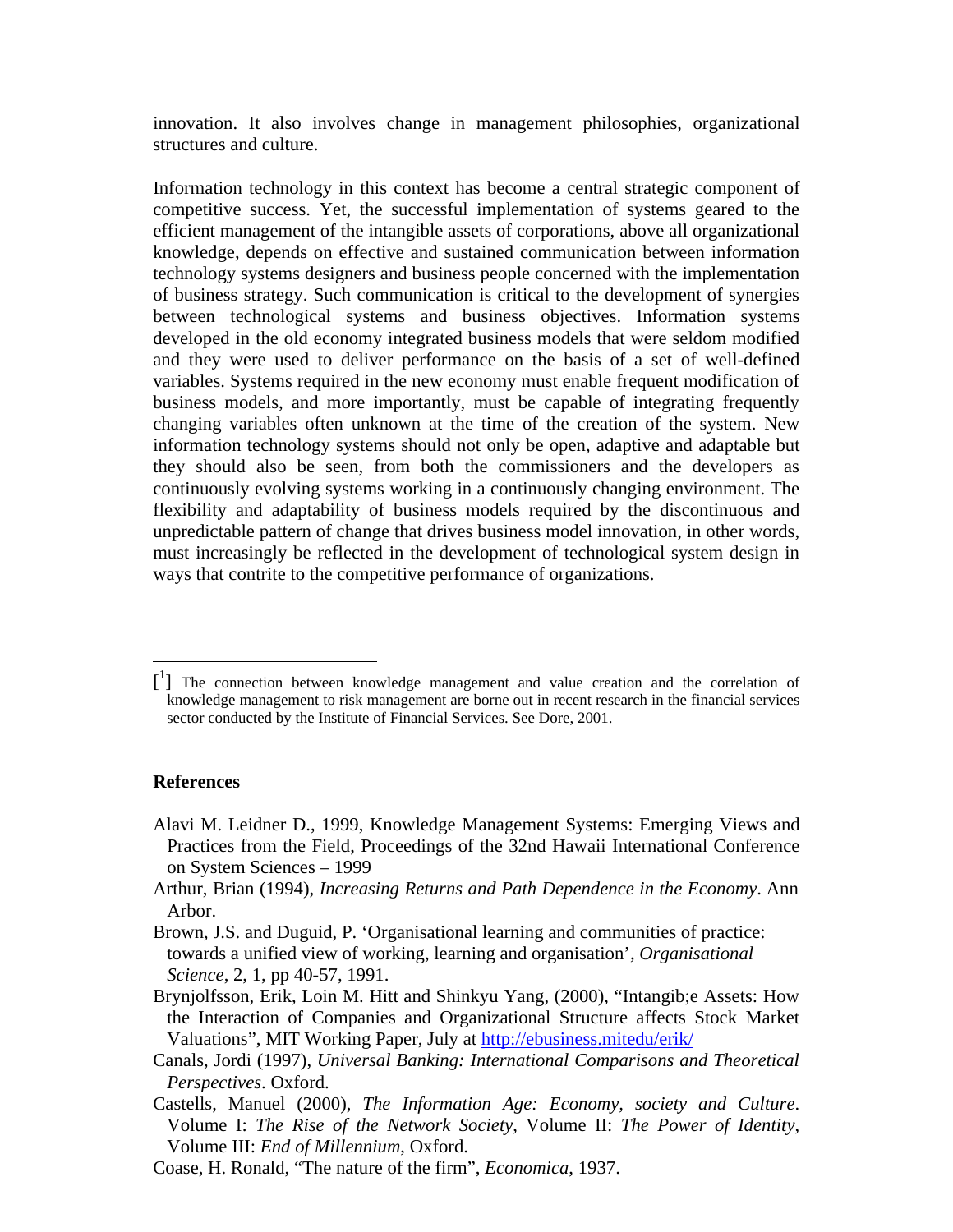- Cothrel, J., (2001), 'Virtual Communities today', participate.com website, published works http://www.participate.com/research/art-virtualcommunities.asp
- Cothrell, J., and Williams, R (2000)., 'Four smart ways to run online communities'*, Sloan Management Review*, Cambridge, Summer issue, pp81-91
- Divitini Monica, Giuseppe Omodei Salè, Alberto Pozzoli, Carla Simone, 1993, Supporting the dynamics of knowledge sharing within organizations, Proceedings of COOCS93 (Conference on Organizational Computing Systems) Milpitas, CA 1993, p.178-183
- Dore, Lucia (1999), *How financial institutions can maximize shareholder value*, Special Report by the *Financial World*, The Chartered Institute of Bankers in Association with Xerox. London: November.
- Dore, Lucia (2001), *Winning Through Knowledge: How to Succeed in the Knowledge Economy*, Special Report by the *Financial World*, The Chartered Institute of Bankers in Association with Xerox. London: March.
- Duffy, D. (1999), 'It takes an e-village', *CIO*, Oct 15

 $\overline{a}$ 

- Dyer Jeffrey H., Nobeoka Kentaro 2000 "Creating and managing a high-performance knowledge-sharing network: the Toyota case". Strategic Management Journal, 21:345-367 (2000) John Wiley & Sons, Ltd.
- Eason, K.D., (1988),Information Technology and Organisational Change.: Taylor & Francis.
- Francalacci, Chiara, Leslie Willcocks (2001), Thomas Kern, *Internet and the horizontal integration of the IT business*, European Management Journal Vol. 19, No. 2, pp. 145 – 156, Elsevier Science.
- Goldman Sachs Investment Research (1999), *E-Commerce/Internet: B2B: 2B or Not 2B*, November.
- Harris, K, and De Azevedo, W., 'Communities: sociology meets technology', Gartner report, 2001
- Harvey, David, 1990, *The Condition of Postmodernity*, Oxford.
- Held, David, Anthony McGrew, David Goldblatt (1999), and Jonathan Peratton, *Global Transformations: Politics, Economics and Culture*, Stanford.
- Jones, A.M. and Hendry, C., 'The learning organisation: adult learning and organisational transfrormation', *British Journal of Management*, vol 5, pp 153-162, 1994.
- "Inside the Machine: A Survey of E-Management", *The Economist*, November 11<sup>th</sup> 2000.
- Lash, Scott and John Urry (1987), *The End of Organized Capitalism*, Cambridge.
- Lash, Scott, and John Urry (1994), *Economies of Sign and Space*, London 1994;
- Lave, J., and Wenger, E., *Situated learning*, Cambridge: Cambridge University Press, 1991
- Levitt, B and March, J, 'Organizational Learning', *Annual Review of Sociology*, 14, pp 319-340, 1988
- McDonald, S, 'Learning to change: an information perspective on learning in the organisation', *Organizational Science*, vol 6, no 5, 1995
- Malhotra, Yogesh (2000), "Knowledge Management for E-Business Performance: Advancing Information Strategy to 'Internet Time'", in *Information Strategy: The Executive's Journal*, Vol. 16 (4), Summer.
- Moran, Michael, *The Politics of the Financial Services Revolution. The USA, UK and Japan*, New York 1991.
- Morgan Stanley Dean Witter (2000), "The B2B Internet Report, Collaborative Research", April.